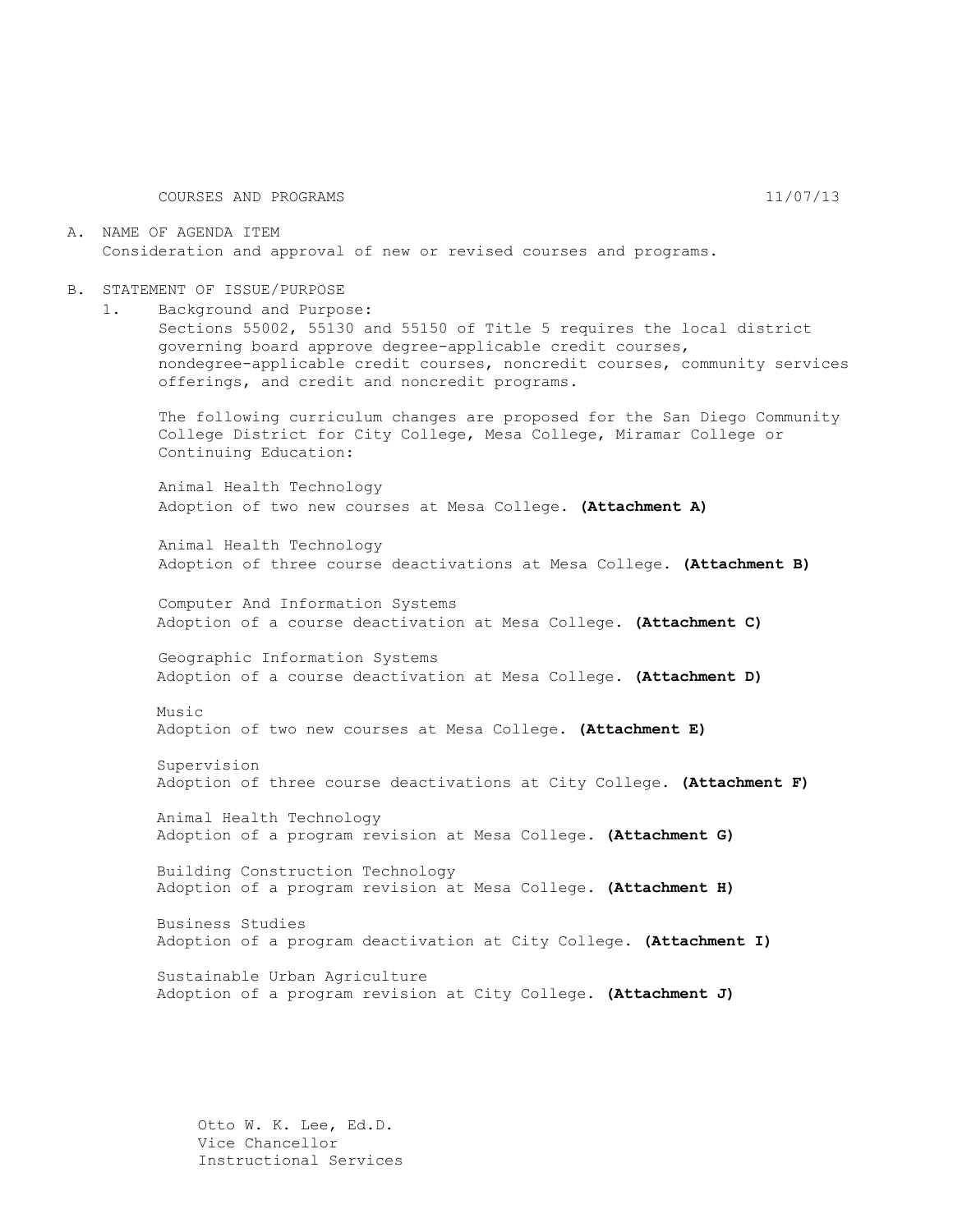2. Cost and Funding There is no additional cost to the District.

C. PROPOSAL

The Board of Trustees hereby grants authority to take the action outlined in Part A.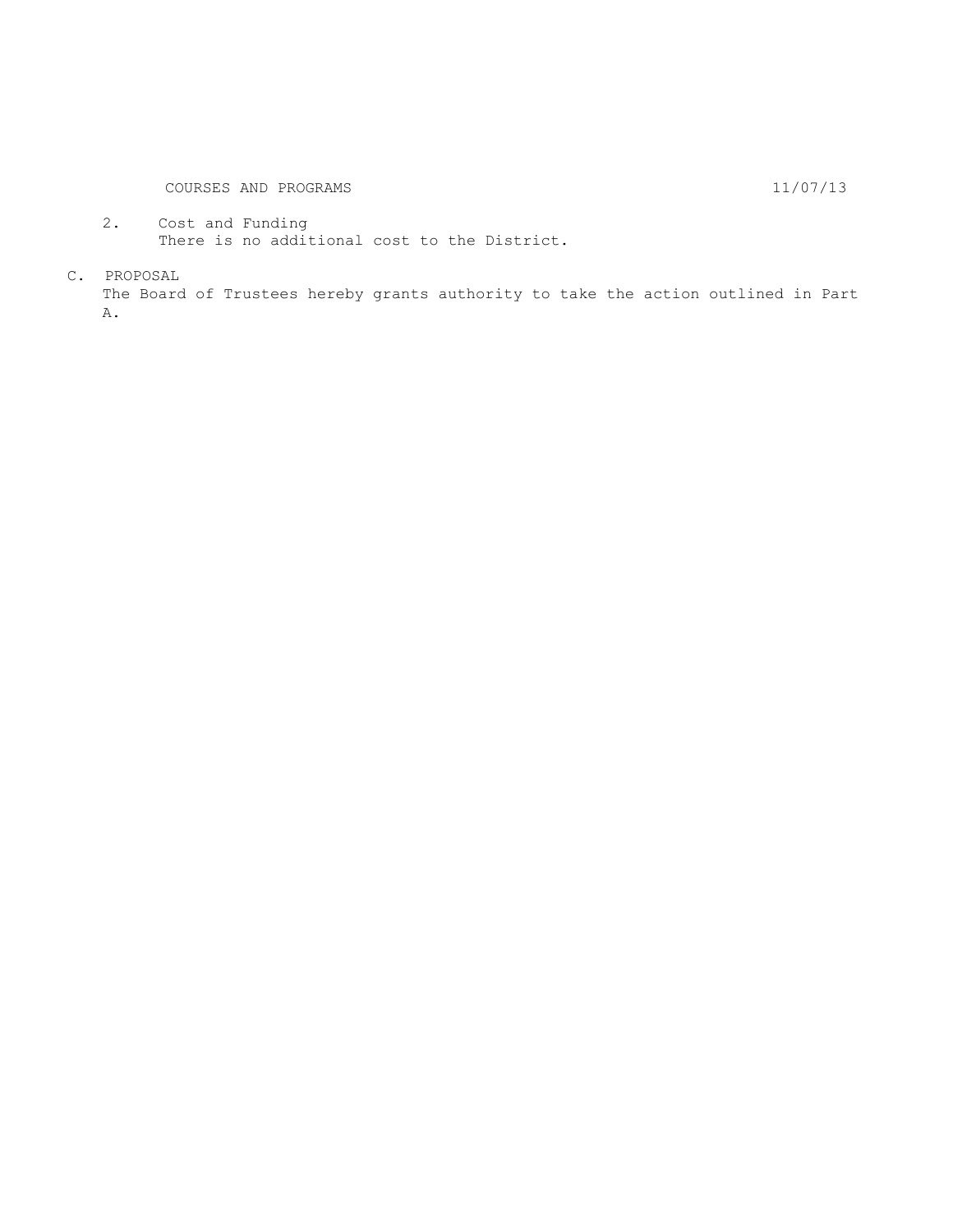Adoption of two new courses at Mesa College.

Proposed new courses at Mesa College:

## **227 Veterinary Surgical and Nursing Procedures Lab**

#### **48 - 54 hours lab, 1 units Grade Only**

*Prerequisite:* Animal Health Technology 125 and Animal Health Technology 125L, each with a grade of "C" or better, or equivalent. *Corequisite: Completion of or concurrent enrollment in* Animal Health Technology 135 and Animal Health Technology 225, each with a grade of "C" or better, or equivalent. *Limitation on Enrollment:* Special Admission must be admitted to program. This surgical nursing and anesthesia laboratory course provides Animal Health Technology students with the opportunity to practice the principles and procedures of surgical nursing and anesthesia. Topics include surgical asepsis, instrument sterilization, patient monitoring, surgical and medical nursing, dental prophylaxis, emergency first aid, bandages, splints, casts, catheters, suturing patterns, collection and analysis of clinical pathology samples, blood transfusion therapy and cardio-pulmonary resuscitation. Students calculate anesthetic doses, fluid drip rates, and post-operative medication doses and practice safe operation and proper maintenance of anesthetic machines, anestheticsurgical monitoring equipment, crash carts, and laboratory equipment commonly used in the veterinary field. (FT) Associate Degree Credit & transfer to CSU.

## **229 Advanced Surgical Nursing Procedures Lab**

**48 - 54 hours lab, 1 units Grade Only**

*Prerequisite:* Animal Health Technology 125, Animal Health Technology 125L, Animal Health Technology 135, Animal Health Technology 225 and Animal Health Technology 227, each with a grade of "C" or better, or equivalent. *Limitation on Enrollment:* Special Admission must be admitted to program. This lab course is designed to introduce the Animal Health Technology student to practical application of veterinary anesthesia, surgical and medical nursing techniques, dental hygiene, emergency first aid, and correct legal documentation. Techniques of intravenous and inhalation anesthesia, surgical asepsis, preoperative, operative, post-operative, after care nursing and patient monitoring are performed by assisting the veterinarian. Instrument sterilization, fluid therapy, bandaging/splints/casts, and commonly performed medical treatments and procedures are practiced by each student. Appropriate pharmacological agents are discussed, and utilized including classification, dosage, method of action, method of administration, calculation, dispensing procedures and pharmacy management. Appropriate veterinary medical terminology is applied. (FT) Associate Degree Credit & transfer to CSU.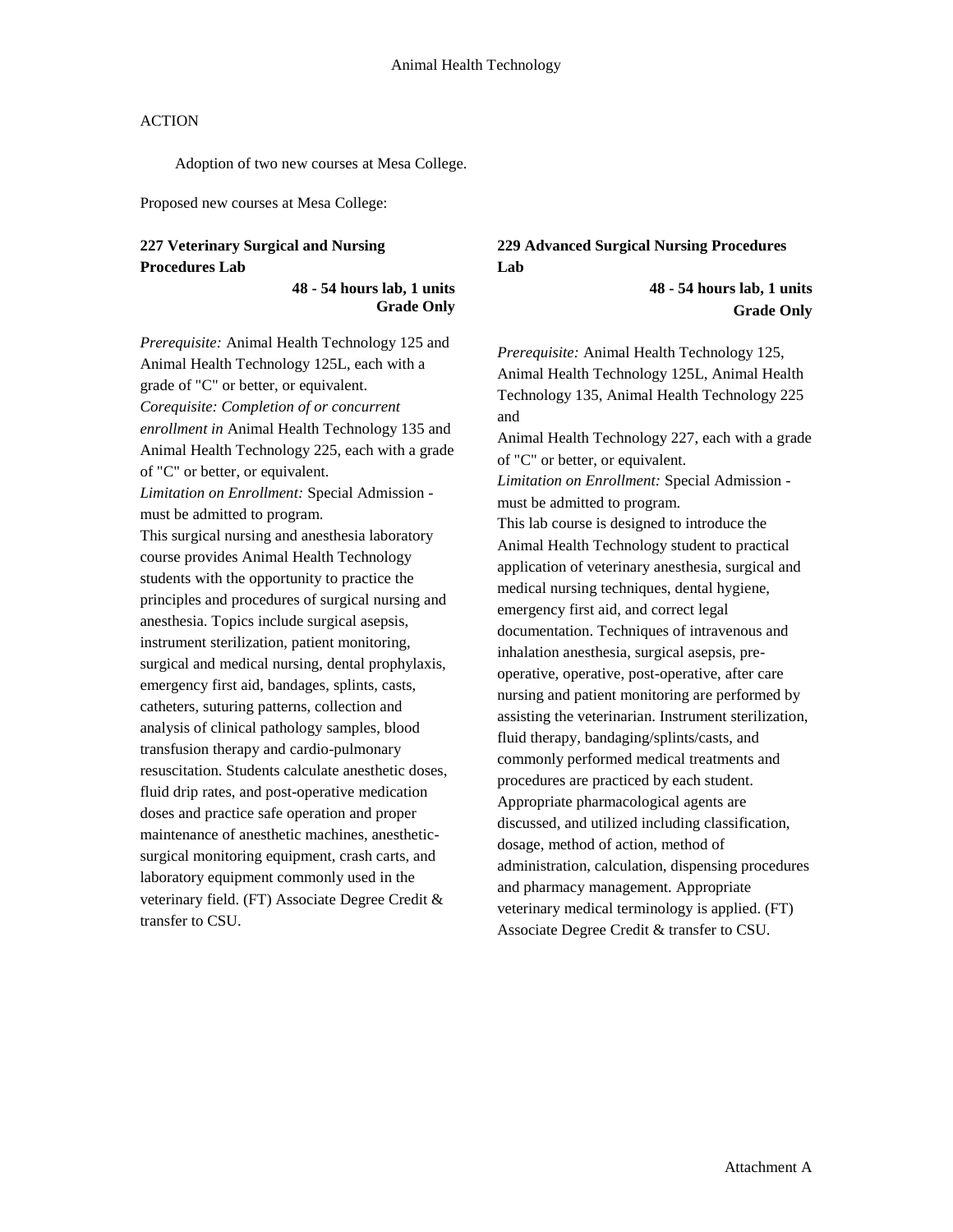Adoption of three course deactivations at Mesa College.

Proposed course deactivations at Mesa College:

## **120 Comparative Physiological Anatomy 48 - 54 hours lecture, 48 - 54 hours lab, 4 units Grade Only**

*Prerequisite:* Biology 107, Chemistry 100 and Chemistry 100L, each with a grade of "C" or better, or equivalent.

*Advisory:* English 48 and English 49, each with a grade of "C" or better, or equivalent or Assessment Skill Level R5 and W5; Mathematics 46 with a grade of "C" or better, or equivalent or Assessment Skill Level M40.

*Limitation on Enrollment:* Special Admission must be admitted to program.

This lecture and laboratory course is designed to introduce the first semester Animal Health Technology student to the comparative normal anatomy and physiology of selected domestic animal species. The eleven anatomical systems are covered and material presented ranges from the microscopic cellular level to the level of the full organism. Relevant application of structure and function to the clinical medical situations is addressed. Appropriate medical terminology is included with each system. Animal dissection is carried out by each student. (FT) Associate Degree Credit & transfer to CSU.

## **226A Surgical Nursing Procedures Lab I 48 - 54 hours lab, 1 units Grade Only**

*Prerequisite:* Animal Health Technology 105, Animal Health Technology 105L, Animal Health Technology 120 and Animal Health Technology 125, each with a grade of "C" or better, or equivalent. *Corequisite:* Animal Health Technology 225. *Limitation on Enrollment:* This course is not open to students with previous credit for Animal Health Technology 225L. This is a laboratory course designed to illustrate the principles presented in Animal Health Technology 225. It allows for the beginning application of theories and laboratory procedures as taught in lecture. (FT) Associate Degree Credit & transfer to CSU.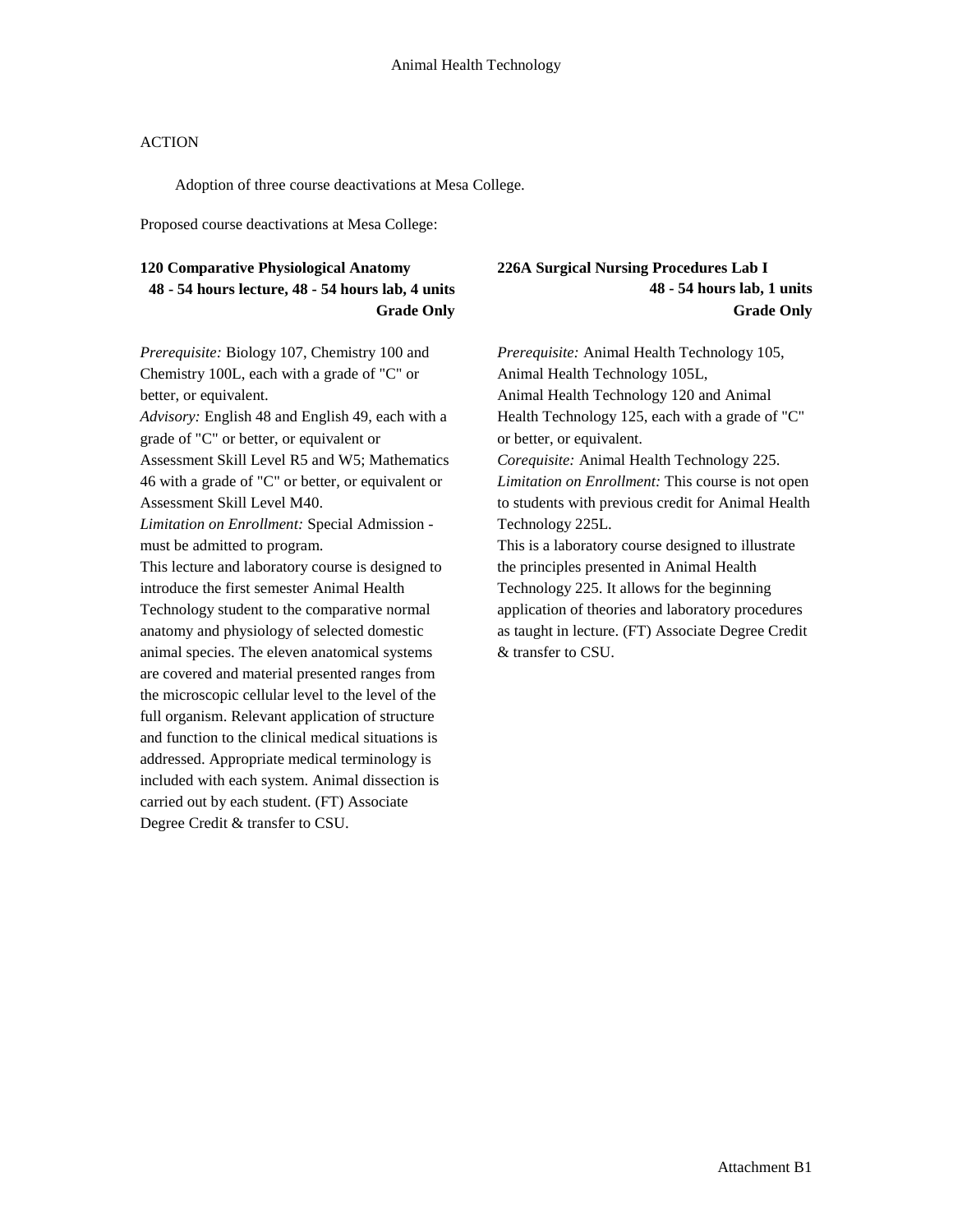## **226B Surgical Nursing Procedures Lab II 48 - 54 hours lab, 1 units Grade Only**

*Prerequisite:* Animal Health Technology 105, Animal Health Technology 105L, Animal Health Technology 120, Animal Health Technology 125, Animal Health Technology 225 and Animal Health Technology 226A, each with a grade of "C" or better, or equivalent. *Limitation on Enrollment:* This course is not open to students with previous credit for Animal Health 225L.

This course is a continuation of Animal Health Technology 226A and is a laboratory course designed to continue the illustration of the principles presented in Animal Health Technology 225. It allows for an advanced application of theories and procedures as taught in Animal Health Technology 225. (FT) Associate Degree Credit & transfer to CSU.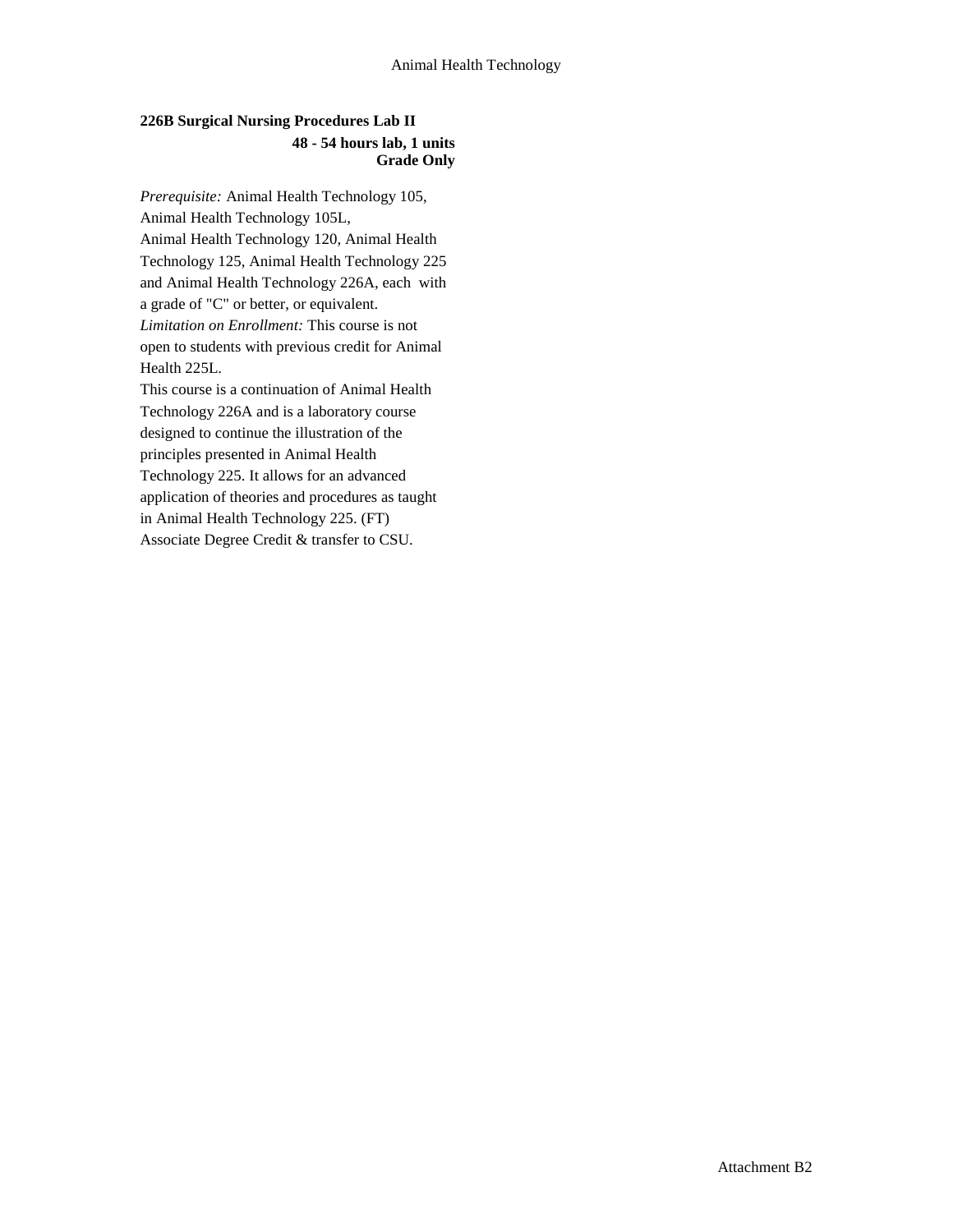Adoption of a course deactivation at Mesa College.

Proposed course deactivation at Mesa College:

## **151 UNIX Operating Systems 48 - 54 hours lecture, 3 units Letter Grade or Pass/No Pass Option**

*Limitation on Enrollment:* This course is not open to students with previous credit for Computer and Information Sciences 265. This introductory course to the Unix Operating systems is for new users to learn the programs and services that made the Unix System so popular including: the shell, communicating to other users, manipulating files using the file structure, setting file access permissions, fullscreen text editing, the Bourne and C shell, and programming simple shell scripts. (FT) Associate Degree Credit & transfer to CSU.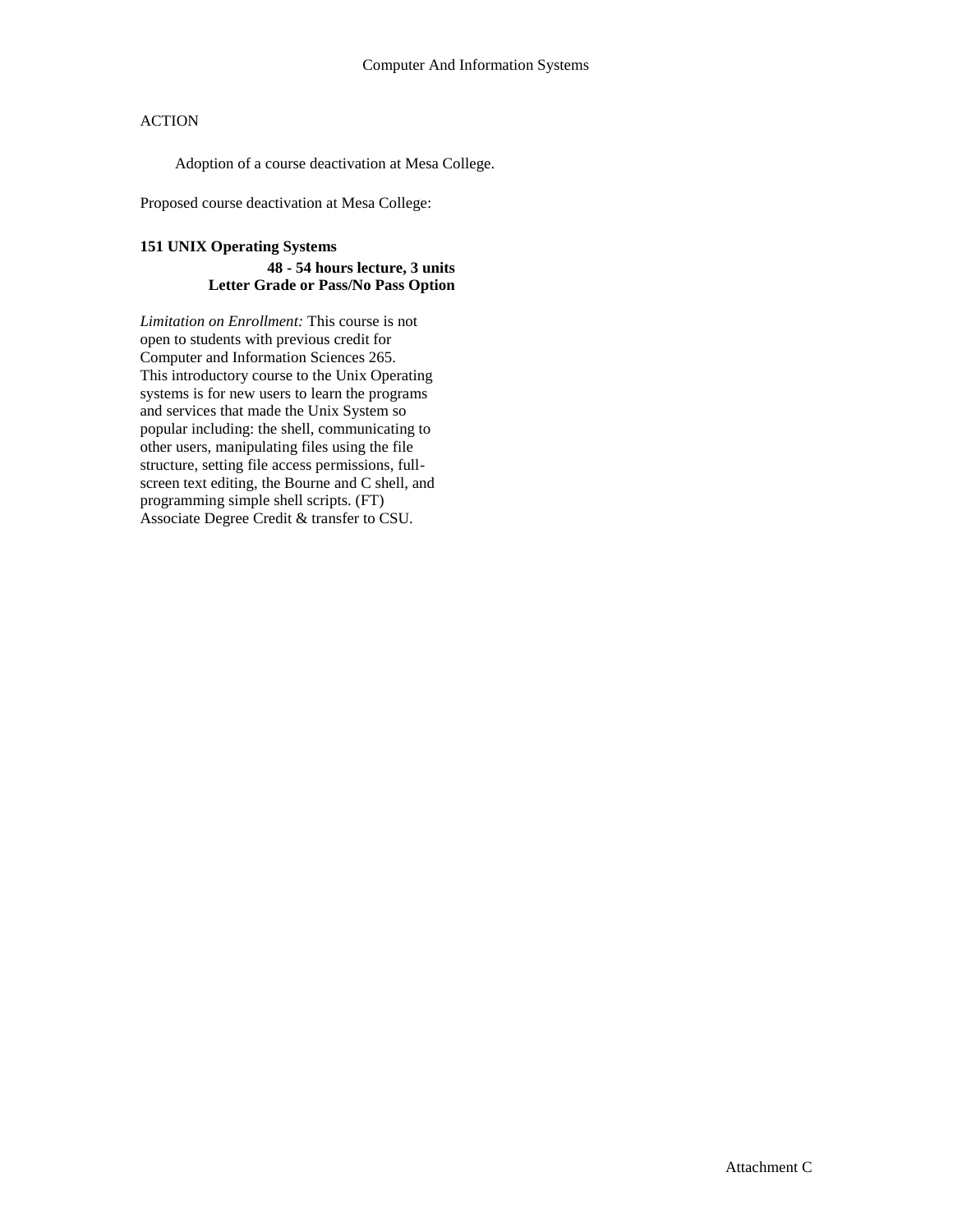Adoption of a course deactivation at Mesa College.

Proposed course deactivation at Mesa College:

## **90 Introduction to GIS for Fire Fighters 16 - 18 hours lecture, 24 - 27 hours lab, 1.5 units Letter Grade or Pass/No Pass Option**

*Advisory:* Computer Business Technology 114 or Computer Business Technology 101, each with a grade of "C" or better, or equivalent. This course covers the fundamentals of Geographic Information Systems (GIS) for fire fighters, using spatial information and software to map and analyze information associated with fire planning. Labs include hands-on experience with ArcGIS software in the subject areas of map making; scanning, georeferencing, and digitizing fire pre-plans; GIS data creation and management, and working with geoprocessing tools. This course provides the skills and knowledge to create basic spatial data and GIS maps, particularly with reference to fire pre-plans. Students also learn basic GIS skills, a foundation for further study in GIS or to pursue a GIS degree or certificate. (FT) Associate Degree Credit only and not Transferable.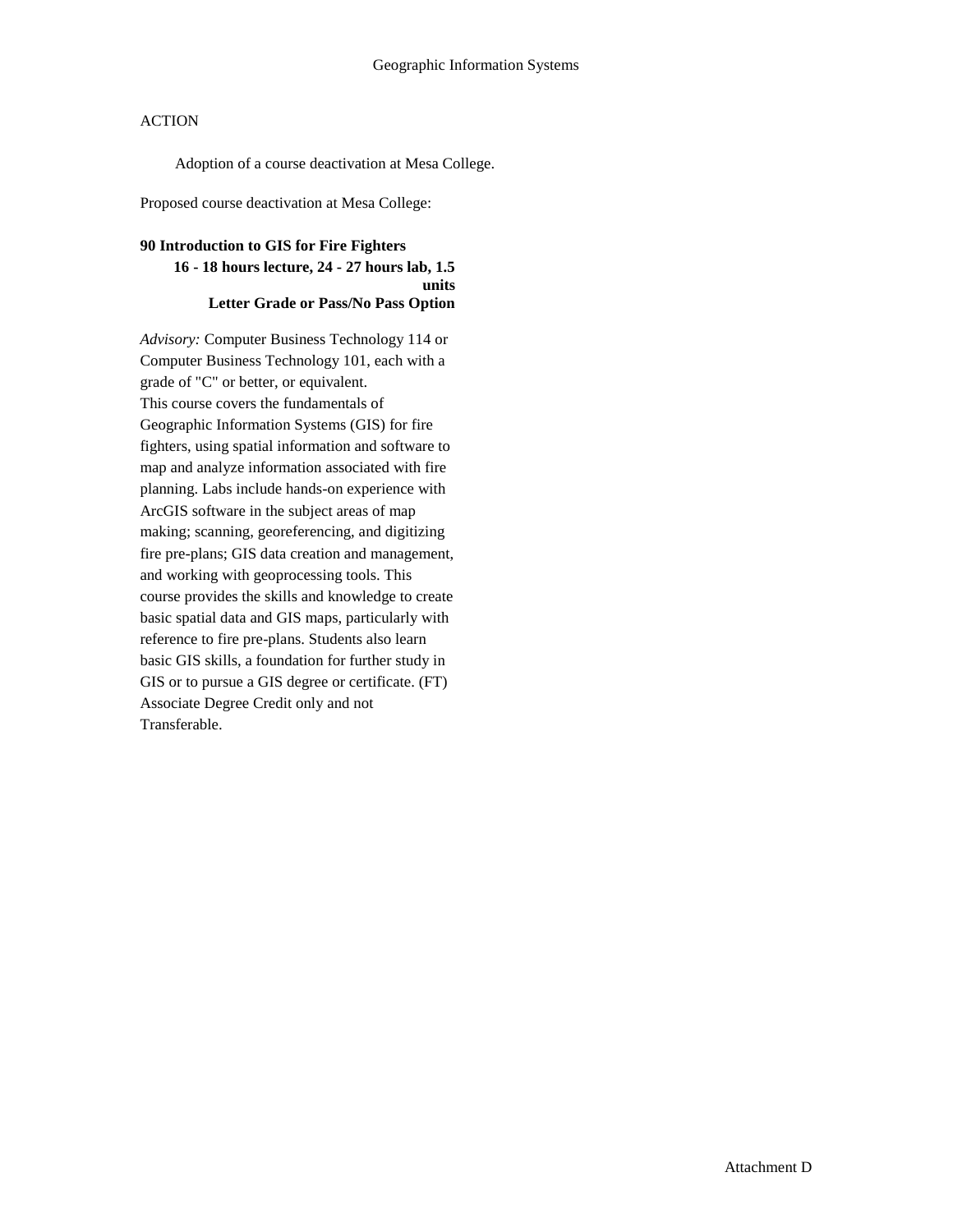Adoption of two new courses at Mesa College.

Proposed new courses at Mesa College:

#### **135A College Guitar I 24 - 27 hours lecture, 24 - 27 hours lab, 2 units Grade Only**

This course is an introductory study of the theoretical and practical applications of guitar skills. Emphasis is placed on skill development in understanding, playing, reading, writing and analyzing music via the guitar. Students are encouraged to internalize intervals, major and minor scales, triads, 7th chords, basic chord progressions and rhythms. This course is designed to prepare guitar students for guitar proficiency requirements at four-year institutions and all students interested in learning and developing fundamental theoretical and practical guitar skills. (FT) Associate Degree Credit & transfer to CSU.

#### **135B College Guitar II 24 - 27 hours lecture, 24 - 27 hours lab, 2 units Grade Only**

*Prerequisite:* Music 135A with a grade of "C" or better, or equivalent.

This course is the second in a two-semester sequence study of the theoretical and practical applications of guitar skills. Emphasis is placed on beginning to intermediate skill development in understanding, reading, writing and analyzing music via the guitar. Students are encouraged to internalize intervals, major and minor scales, triads, 7th chords, and basic chord progressions in higher positions of the guitar. This course is designed to prepare guitar students for guitar proficiency requirements at four-year institutions and all students interested in learning and developing theoretical and practical guitar skills. (FT) Associate Degree Credit & transfer to CSU.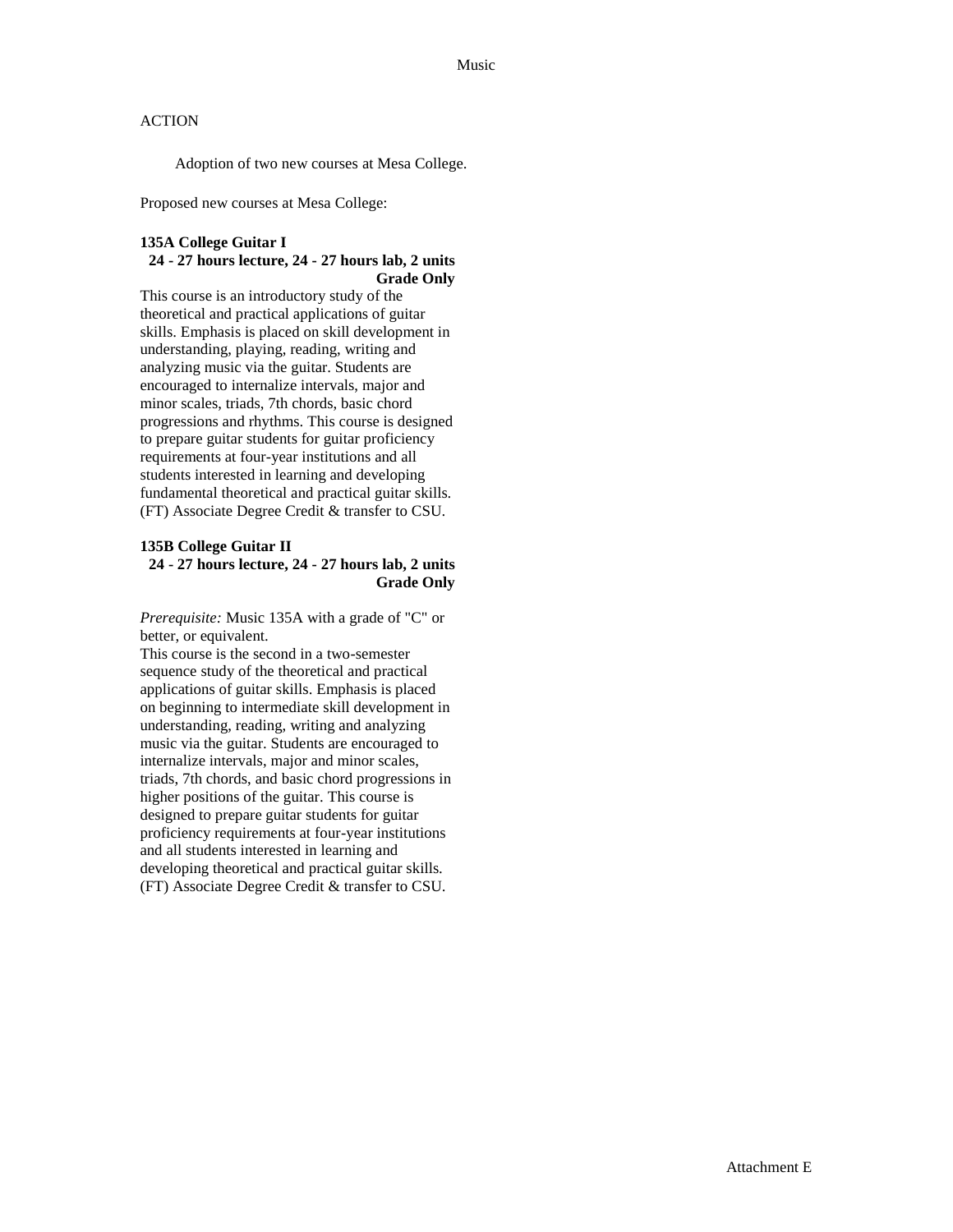Adoption of three course deactivations at City College.

Proposed course deactivations at City College:

#### **101 Introduction to Supervision 48 - 54 hours lecture, 3 units Grade Only**

*Advisory:* English 48 or English 49, each with a grade of "C" or better, or equivalent or Assessment Skill LevelsW5 or R5; Business 92 with a grade of "C" or better, or equivalent. This course introduces students to the fundamentals of management, the functions and concepts of supervision, and the role of the supervisor in the organization. (FT) Associate Degree Credit & transfer to CSU.

#### **115 Management and Organization for Supervisors**

**48 - 54 hours lecture, 3 units Grade Only**

*Advisory:* English 48 or English 49, each with a grade of "C" or better, or equivalent or Assessment Skill LevelsW5 or R5; Business 92 with a grade of "C" or better, or equivalent. An analysis of the managerial functions of organizing, staffing, directing, planning, controlling and the principles pertaining to those functions. (FT) Associate Degree Credit & transfer to CSU.

#### **170 Supervisor/Employee Communications 48 - 54 hours lecture, 3 units Grade Only**

*Advisory:* English 48 or English 49, each with a grade of "C" or better, or equivalent or Assessment Skill LevelsW5 or R5; Business 92 with a grade of "C" or better, or equivalent. This course is designed to develop communications skills for supervisors, consistent with good human relations principles. The emphasis will be on listening and speaking in a variety of on-the-job situations such as one-toone, small group, and large group communications. (FT) Associate Degree Credit & transfer to CSU.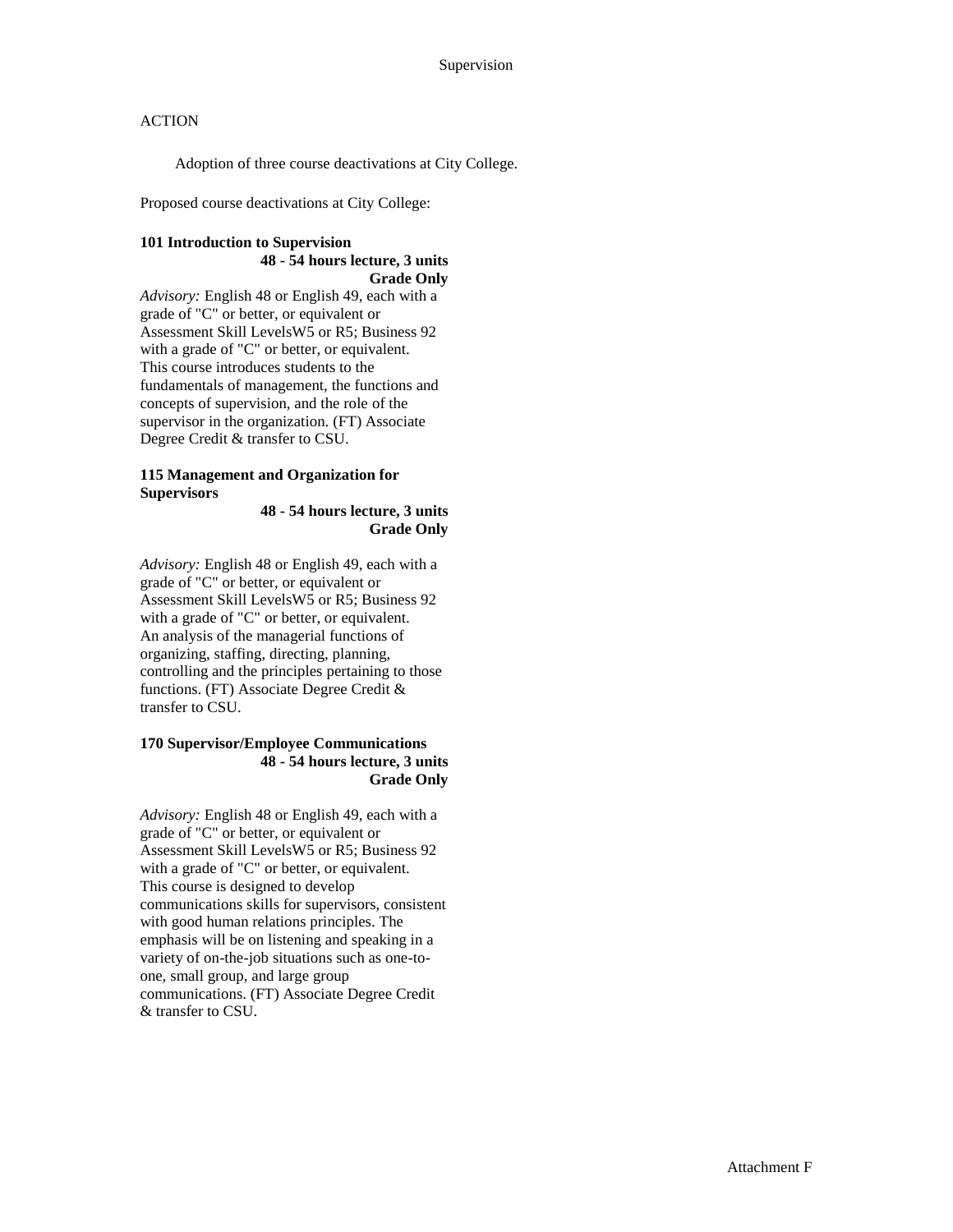Adoption of a program revision at Mesa College.

Proposed program revision at Mesa College:

# **Associate in Science Animal Health Technology**

| <b>Courses Required for the Major:</b>          | <b>Units</b> |
|-------------------------------------------------|--------------|
| ANHL 100A Animal Care and                       |              |
|                                                 |              |
| ANHL 100B Advanced Animal Care and              |              |
|                                                 |              |
| ANHL 105 Fundamentals of Animal Health          |              |
|                                                 |              |
| ANHL 105L Fundamentals of Animal Health         |              |
|                                                 |              |
| ANHL 115 Veterinary Office Procedures 2         |              |
| <b>ANHL 120 Comparative Physiological</b>       |              |
|                                                 |              |
| ANHL 125 Veterinary Clinical Pathology 3        |              |
| <b>ANHL 125L Veterinary Clinical Pathology</b>  |              |
|                                                 |              |
| ANHL 135 Veterinary Pharmacology2               |              |
| <b>ANHL 145 Veterinary Anatomy and</b>          |              |
|                                                 |              |
| <b>ANHL 145L Veterinary Anatomy and</b>         |              |
|                                                 |              |
| ANHL 205 Diseases of Domestic Animals3          |              |
| ANHL 215 Veterinary Radiography 3               |              |
| ANHL 215L Veterinary Radiography                |              |
|                                                 |              |
| ANHL 225 Animal Nursing Techniques and          |              |
|                                                 |              |
| <b>ANHL 226A Surgical Nursing Procedures</b>    |              |
|                                                 |              |
| <b>ANHL 226B Surgical Nursing Procedures</b>    |              |
|                                                 |              |
| <b>ANHL 227 Veterinary Surgical and Nursing</b> |              |
| <b>ANHL 229 Advanced Surgical Nursing</b>       |              |
|                                                 |              |
| ANHL 235A Directed Clinical Practice 2          |              |
| <b>ANHL 235B Advanced Directed Clinical</b>     |              |
|                                                 |              |
| ANHL 255 Laboratory Animal Medicine 2           |              |
| <b>ANHL 255L Laboratory Animals Medicine</b>    |              |
|                                                 |              |
| <b>BIOL 107 General Biology Lecture and</b>     |              |
| Laboratory and                                  |              |
| BIOL 205 General Microbiology 5                 |              |
|                                                 |              |

**Total Units = 46 45**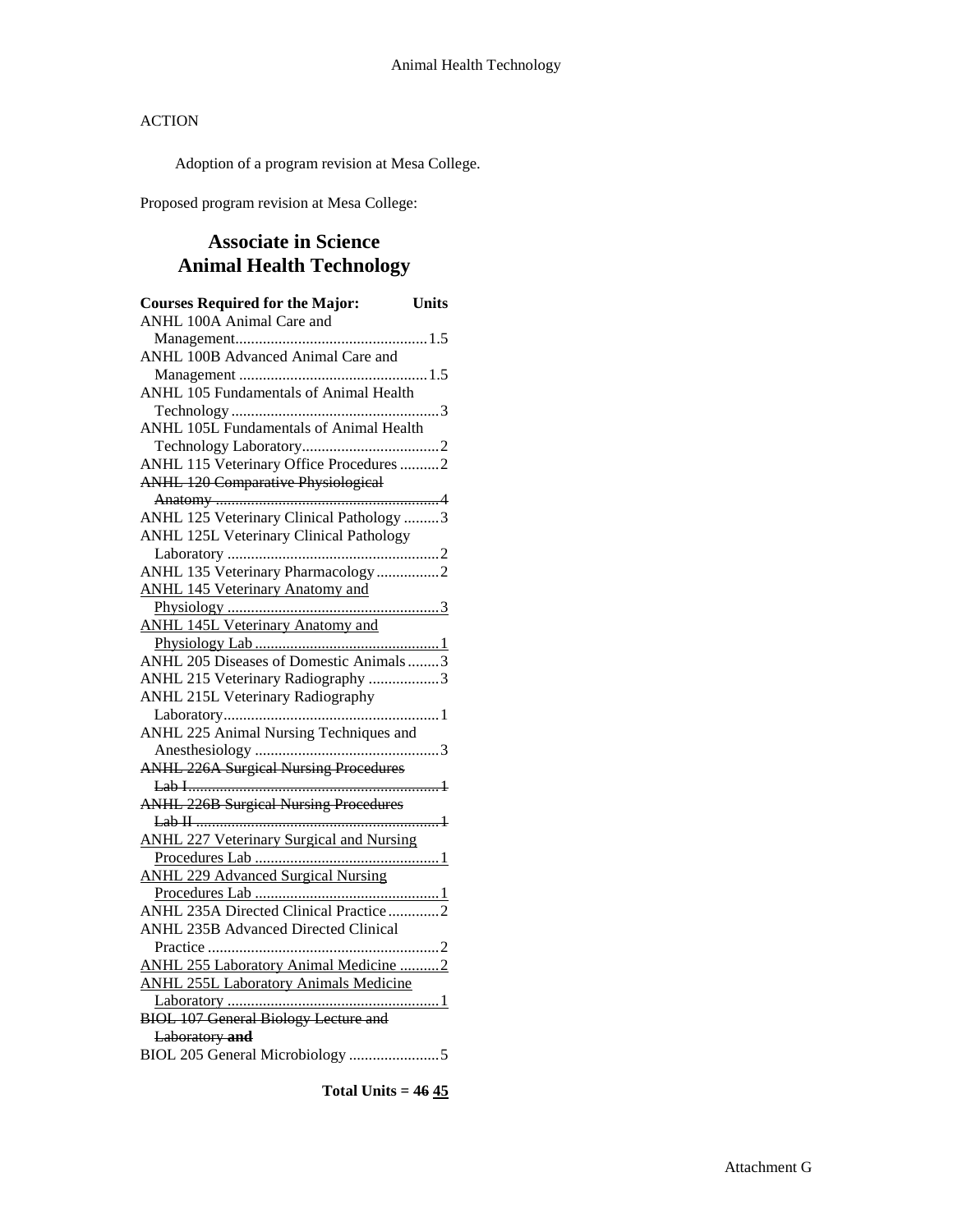Adoption of a program revision at Mesa College.

Proposed program revision at Mesa College:

# **Certificate of Achievement Inspection**

| <b>Courses Required for the Major:</b>       | <b>Units</b> |
|----------------------------------------------|--------------|
| ARCH 130 Materials of Construction 3         |              |
|                                              |              |
| BLDC 055 Construction Plan Reading3          |              |
| <b>BLDC</b> 060 Construction Practices I or  |              |
| BLDC 061 Construction Practices II4          |              |
| BLDC 065 Building Inspection3                |              |
| BLDC 068 Electrical, Plumbing and Mechanical |              |
|                                              |              |
| BLDC 070 Building Codes and Zoning 3         |              |
| BLDC 075 Construction Management I3          |              |
| BLDC 080 Construction Project Management     |              |
|                                              |              |

**Total Units = 28**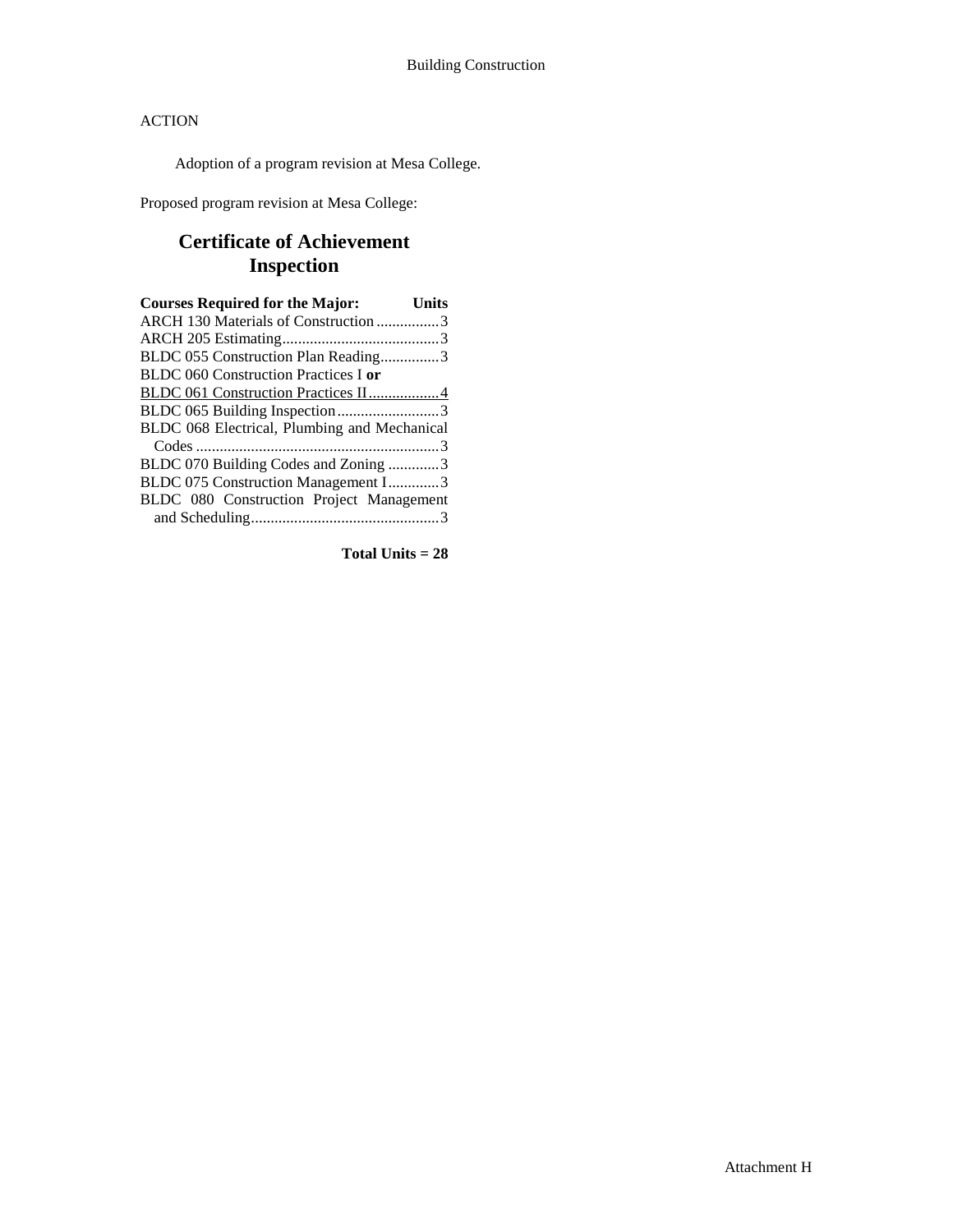Adoption of a program deactivation at City College.

Proposed program deactivation at City College:

# **Certificate of Performance Supervision I**

| <b>Courses Required for the Major:</b>          |  |
|-------------------------------------------------|--|
| BUSE 119 Business Communications                |  |
| SUPR 101 Introduction to Supervision 3          |  |
| <b>SUPR 115 Management and Organization for</b> |  |
| $S$ upervisors                                  |  |
| SUPR 170 Supervisor/Employee                    |  |
| amunications                                    |  |

**Total Units = 12**